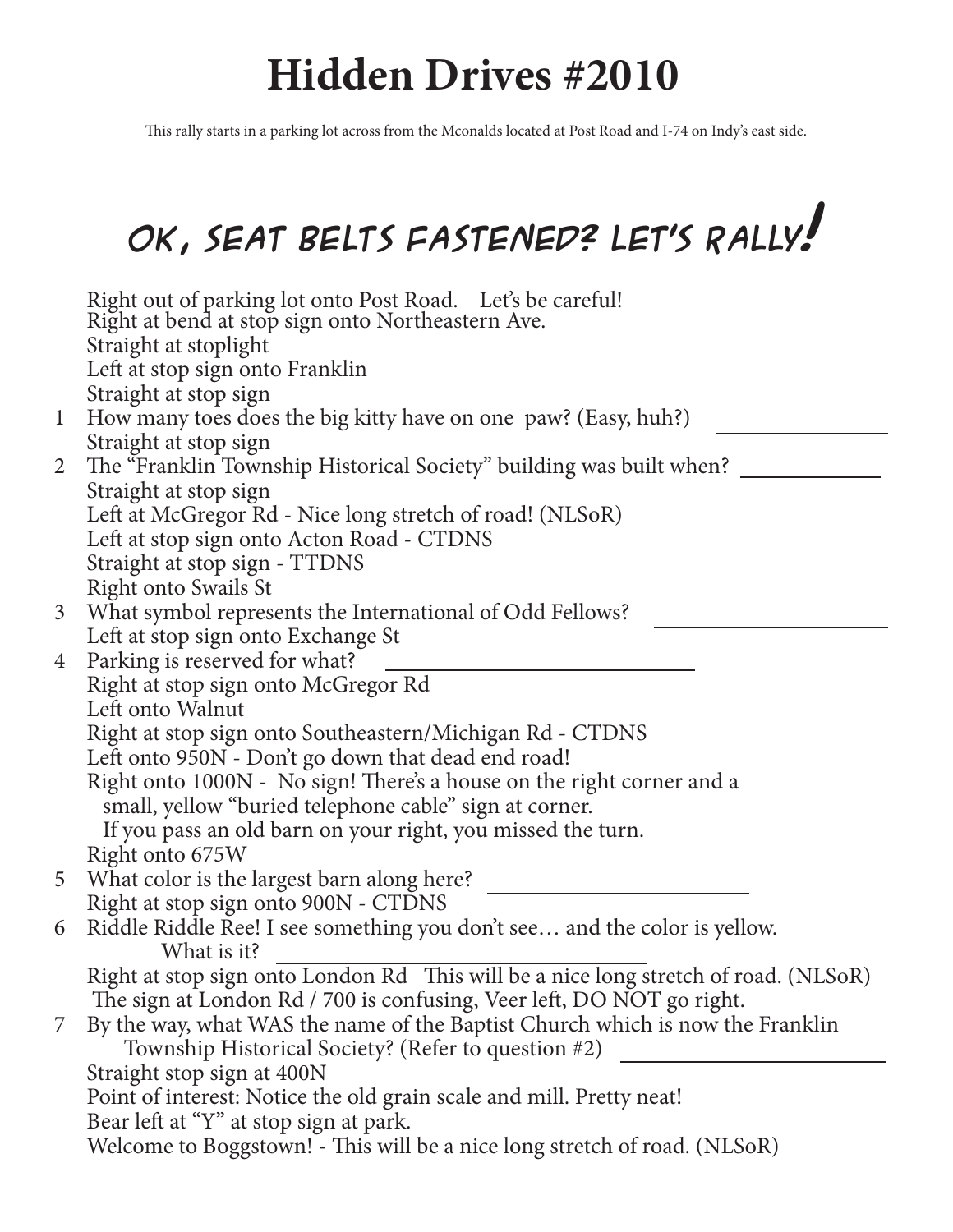Right at stop sign (T intersection) (no sign) - CTDNS Left at stop sign onto 100N - CTDNS Left at stop sign onto 350W - CTDNS Right at stop sign onto 300 N - CTDNS Left onto Brandywine Rd just past bridge - Narrow, bumpy road. Enjoy the scenery! Straight at stop sign - TTDNS Right at stop sign onto 400N - CTDNS Go over I-74, turn right into McDonalds / Pilot for rest stop if you need a break. Sorry, but there's not a lot of parking space…. Maybe sneak into the truck lot? Exit McDonalds / Pilot, turn left onto 400W, go back over I-74. Left onto Brandywine Rd. Again, narrow, bumpy road. Enjoy the scenery! Straight at stop sign - TTDNS Right at stop sign onto 300N - CTDNS 8 Oops! Forgot to ask you what the weight limit on the grain scale back at the old grain mill. You were told that it was a point of interest! Answer in lbs please! Left at 450W Left at stop sign onto 100N - CTDNS Right onto 425W - just before the bridge - watch this corner! Stay left at Y intersection Range /425W - watch this blind corner! Stay left at Y intersection, don't cross the bridge! Left at stop sign 500W - CTDNS Left at stop sign onto SR44 - CTDNS - CTDNS Right at Marietta Rd just after curve - mile marker 31 - Another long stretch of road. 9 Hey! Quick question… By the **end** of running the complete and official rally route, how many times will you have crossed railroad tracks? Right at stop sign onto Railroad St Right at T onto 650W - CTDNS Right at stop sign 675W - CTDNS Left at stop sign 450S - CTDNS 10 There's only three and three there should be, but we are gone, forever free. What are we? Right at stop sign 750W - CTDNS 11 For whom does the bell toll? Left at stop sign onto 350S

**Do not** turn left onto Sugar Creek, continue straight into the S curve.